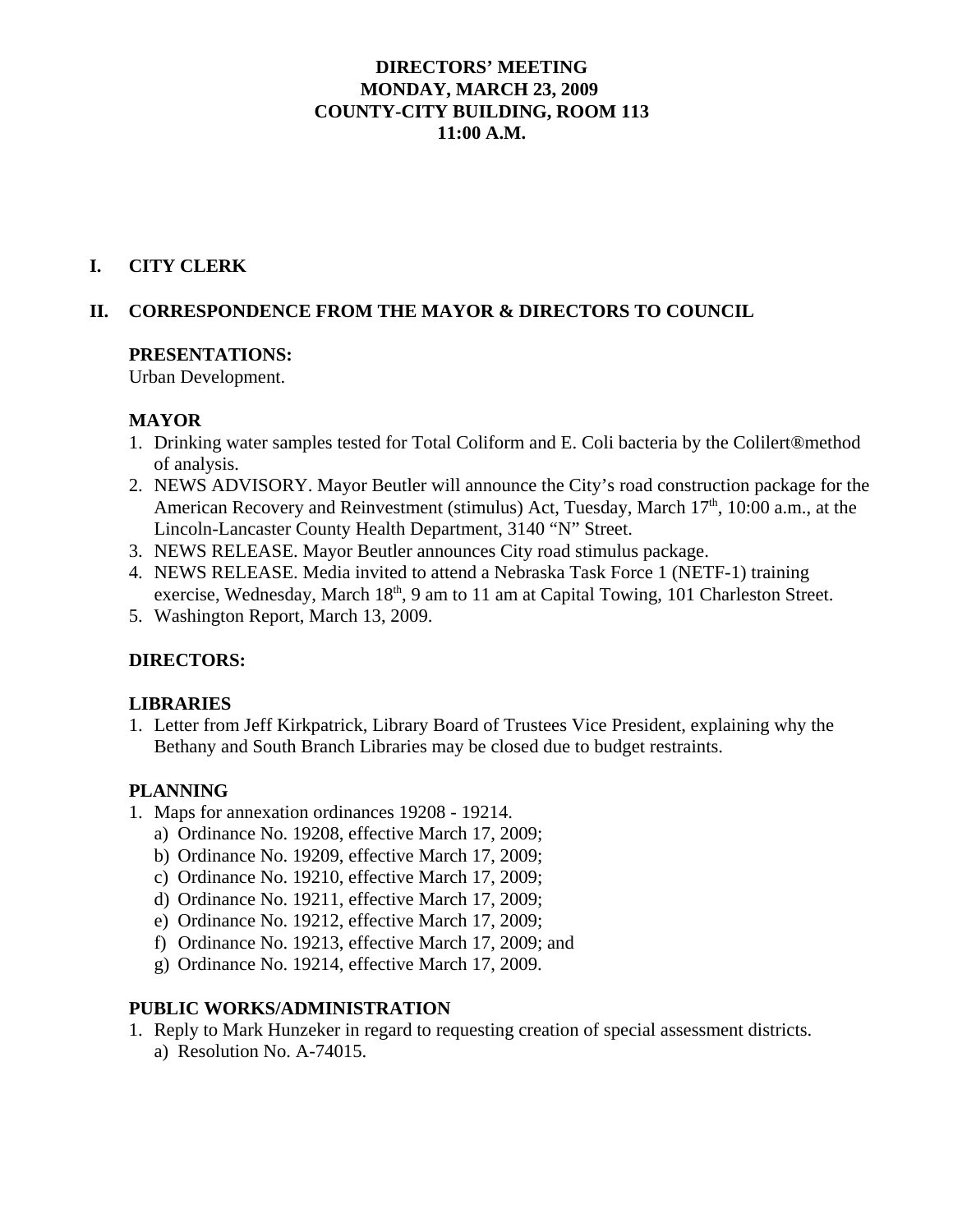# **PUBLIC WORKS/ENGINEERING**

1. Requested special assessment district for water main in NW 19<sup>th</sup> Street from Q Street north for approximately 370 feet.

# **III. COUNCIL RFI'S & CITIZENS CORRESPONDENCE TO INDIVIDUAL COUNCIL MEMBERS**

# **JONATHAN COOK**

- 1. Letter from June Perry Levine. Vote to keep the South Street Branch Library open. Consider other suggestions for saving money and not closing.
- 2. Letter from Laura J. Bettey. When moving to Lincoln delighted to have the South Street Branch Library in close proximity. Do not close as it would be a shame for the neighborhood to lose this resource.

# **ROBIN ESCHLIMAN**

- 1. Letter from Nola Mayhew, resident at the Cotner Center and 81 years old, who enjoys walking to the Bethany Library for services. Do not close completely, possibly have open part-time.
- 2. Article from Governing Magazine. "Shedding Assets". As the severe national recession takes its toll, states may put up 'for sale' signs on premium items.

# **IV. CORRESPONDENCE FROM CITIZENS TO COUNCIL**

- 1. Email from Jane Vander Broek. Please keep funding available for the Lincoln Arts Council, and in particular the Lincoln Municipal Band.
- 2. Email from Larry Schwartz. Salt brine was not needed on Lincoln public streets March 12<sup>th</sup> and  $13<sup>th</sup>$ .
- 3. Correspondence through InterLinc from Rhonda Lange. Concerns on bully dog breeds and would appreciate feedback on the current laws and any plans for further ordinances.
- 4. Email from Julia McQuillan. Do find a way to keep the South Lincoln Public Library and the Irvingdale Pool open. Keeping open is a great short and long term crime prevention strategy providing options for youth.
- 5. InterLinc correspondence from Nicole Effle. Please vote to save the South Branch and Bethany Libraries. Both are vital pieces of the community.
- 6. Email from Howard and Mavis Olson. Asking for continued financial support for the Lincoln Municipal Band. The loss of concerts would affect hundreds of citizens.
- 7. Letter from Mel Bancroft. Thank you for the open-mindedness of a challenging decision to vote for the Early Child Development Center on South 29<sup>th</sup> Street. Outline of Center given.
- 8. Email from Aldie Johnson. Do not cut funding to the City's fine art programs such as neighborhood libraries and the Lincoln Municipal Band.
- 9. Email from Mary Moyer. Do not close the Bethany Library. Mickle Middle School students, including my granddaughter, are able to walk to this library and do so.
- 10. Letter from Leland and Kay Hiatt. Continue to support the Lincoln Arts Council who provide Band Concerts during the summer. A very positive approach to entertainment for people who cannot afford the high prices of the Lied Center entertainment.
- 11. Email from Laura Wagner. Consider all options before going the drastic route of closing any library branches. Have enjoyed using the Bethany Library since 1988.
- 12. Email from Marcella Shortt. Continue to fund the Lincoln Arts Council which assists the Lincoln Municipal Band concerts.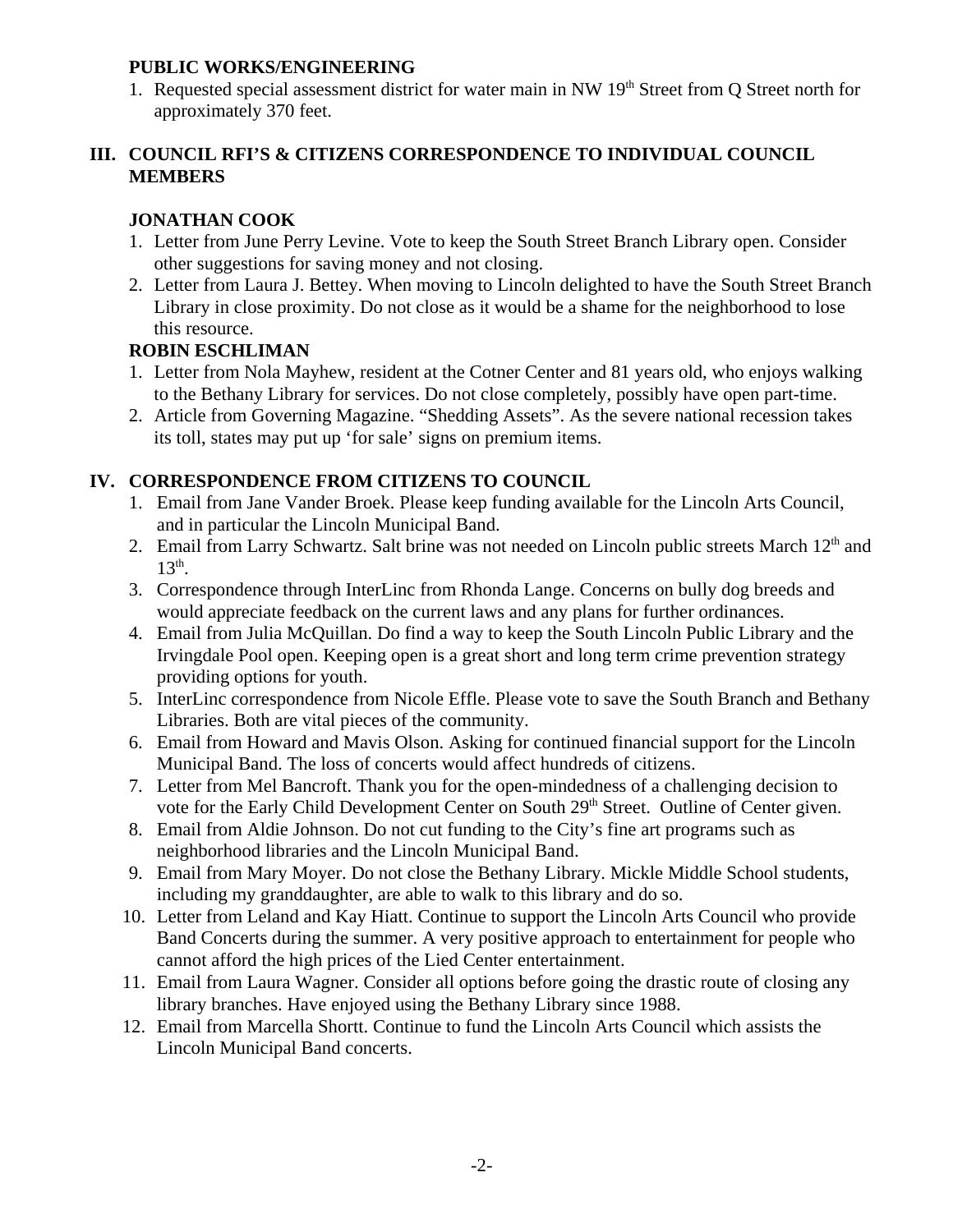- 13. Letter from Don and Betty Eacker. Do not close the Bethany Library. Live approximately one and one-half blocks away and use the library services often. Also, the library delivers books to people who cannot leave the Cotner Center condos.
- 14. Letter from Bernice M. Boilesen. Do not close the Bethany and South Street Branch Libraries. Live in the Cotner Center and appreciate the convenience of a short distance to the Bethany Library, who also brings large print books to our facility. The Bethany Library has been serving Lincoln since the 1950's.
- 15. Email from Lucy Boden. Do not close the Bethany Library. Think of the families surrounding the area.

# **V. ADJOURNMENT**

W:\FILES\CITYCOUN\WP\DA032309.wpdmmm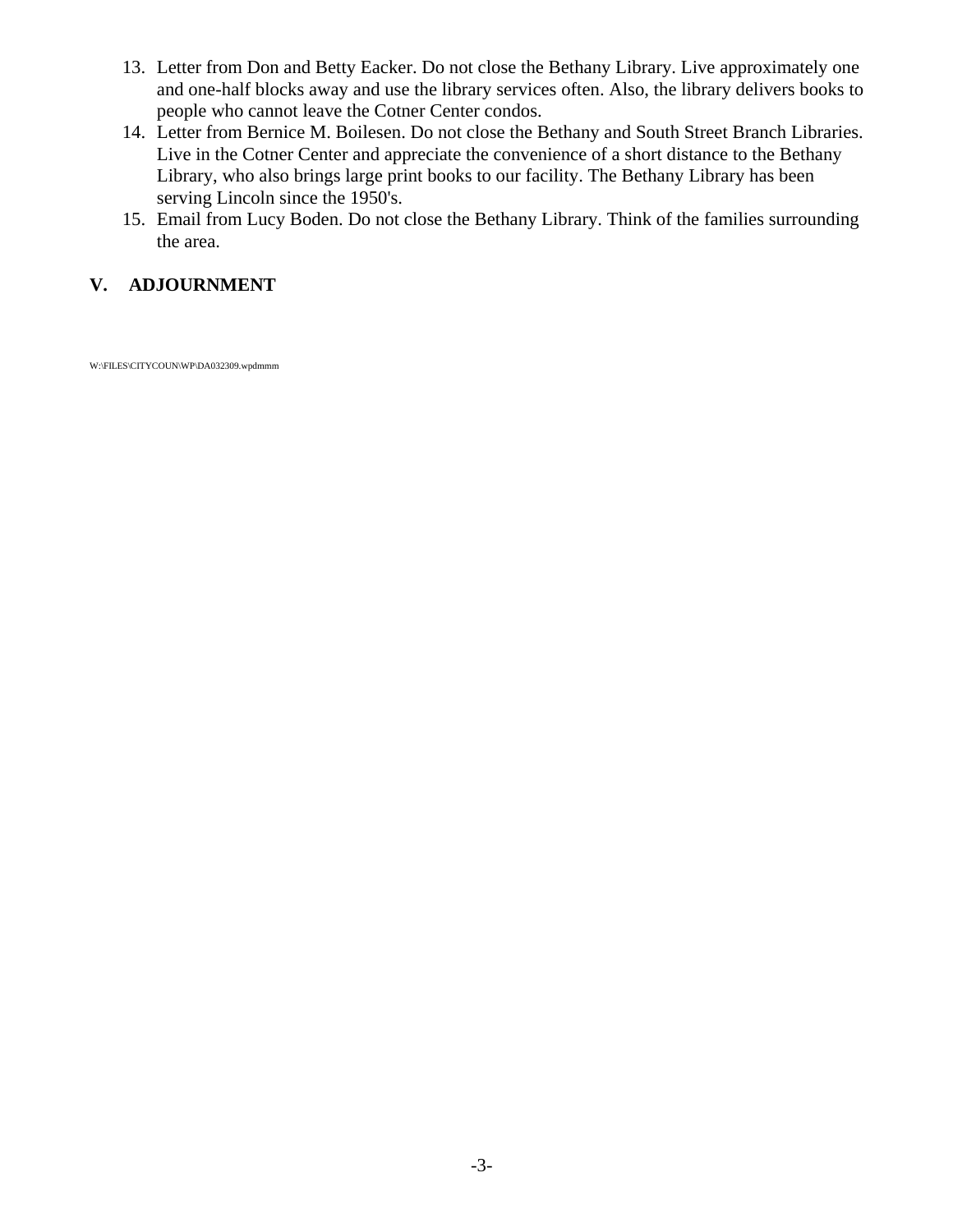# **DIRECTORS' MEETING MINUTES MONDAY, MARCH 23, 2009 11:00 a.m. COUNTY/CITY BUILDING CONFERENCE ROOM 113**

**Council Members Present:** Doug Emery, Vice-Chair; Ken Svoboda, Dan Marvin, John Spatz, **- - Absent:** Robin Eschliman, Chair; Jon Camp, Jonathan Cook

**Others Present:** Trish Owen, Denise Pearce (arrived at 11:27 a.m.), Mayor's Office; City Clerk Joan Ross; John Hendry, City Attorney; Dave Landis, Urban Development Director; and Tammy Grammer, City Council Secretary

Mr. Emery opened the meeting at 11:13 a.m.

Location Announcement of the Nebraska Open Meetings Act: A Copy of the Nebraska Open Meetings Act is Located on the Wall at the Rear of this Room.

# **I. CITY CLERK -**

City Clerk Joan Ross stated on their Agenda today for Item 5 they have a Motion-To-Amend #1 which she handed out to Council. She had mentioned that it was also linked. *[#5, 09R-42, Approving the acquisition by condemnation of approximately 1.58 acres of property generally located at S.W. 98th Street and West "O" Street for a water well site for the Emerald Sanitary and Improvement District.]*

# **II. CORRESPONDENCE FROM THE MAYOR & DIRECTORS TO COUNCIL -**

#### **PRESENTATIONS:** -

Dave Landis, Urban Development Director gave a presentation on Urban Development Department objectives for 2009-2010. *[See Attachment 'A']*

#### **MAYOR -**

1. Drinking Water Samples Tested for Total Coliform and E. Coli Bacteria by the Colilert®Method of Analysis. - NO COMMENTS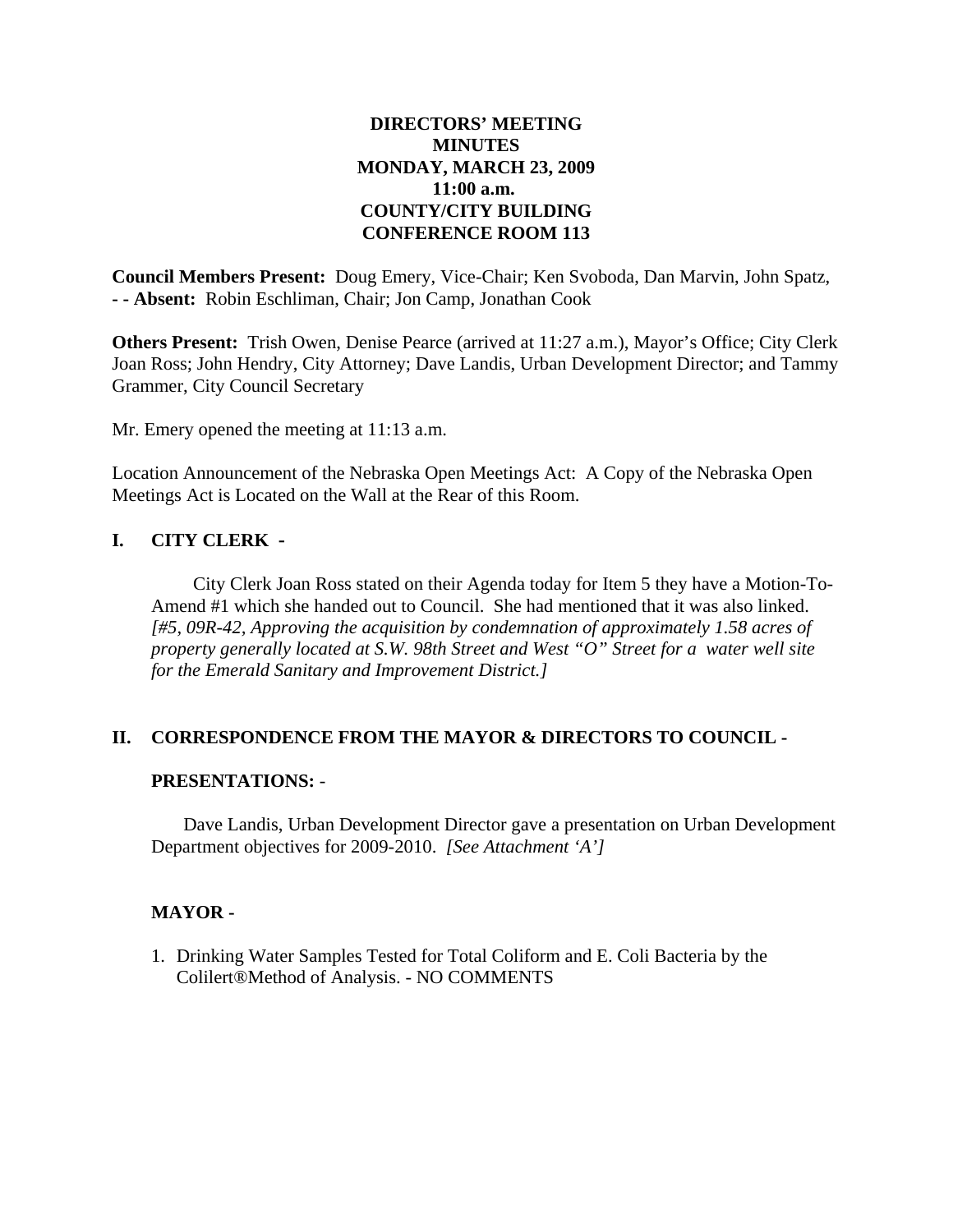- 2. NEWS ADVISORY RE: Mayor Beutler will Announce the City's Road Construction Package for the American Recovery and Reinvestment (Stimulus) Act on 03/17/09 at 10:00 a.m. at the Lincoln/Lancaster County Health Department, 3140 "N" Street. - NO **COMMENTS**
- 3. NEWS RELEASE RE: Mayor Beutler Announces City Road Stimulus Package. NO **COMMENTS**
- 4. NEWS RELEASE RE: Media Invited To Attend A Nebraska Task Force 1 (NETF-1) Training Exercise on 03/18/09 from 9:00 a.m. to 11:00 a.m. at Capital Towing, 101 Charleston Street. - NO COMMENTS
- 5. Washington Report March 13, 2009. NO COMMENTS

# **DIRECTORS -**

#### **LIBRARIES -**

1. Letter from Jeff Kirkpatrick, Library Board of Trustees Vice President - RE: Explaining why the Bethany and South Branch Libraries may be closed due to budget restraints. - NO COMMENTS

# **PLANNING -**

- 1. Maps For Annexation Ordinances 19208 19214. - NO COMMENTS
	- a.) Ordinance #19208 Effective March 17, 2009;
	- b.) Ordinance #19209 Effective March 17, 2009;
	- c.) Ordinance #19210 Effective March 17, 2009;
	- d.) Ordinance #19211 Effective March 17, 2009;
	- e.) Ordinance #19212 -Effective March 17, 2009;
	- f.) Ordinance #19213 Effective March 17, 2009; and
	- g.) Ordinance #19214 Effective March 17, 2009.

#### **PUBLIC WORKS/ADMINISTRATION -**

1. Response to Mark Hunzeker from Greg MacLean - RE: Requesting Creation Of Special Assessment Districts - Resolution #A-74015. - NO COMMENTS

#### **PUBLIC WORKS/ENGINEERING -**

1. Letter from Elmer Cole - RE: Requested Special Assessment District for Water Main in NW 19th Street from "Q" Street north for approximately 370-feet. - NO COMMENTS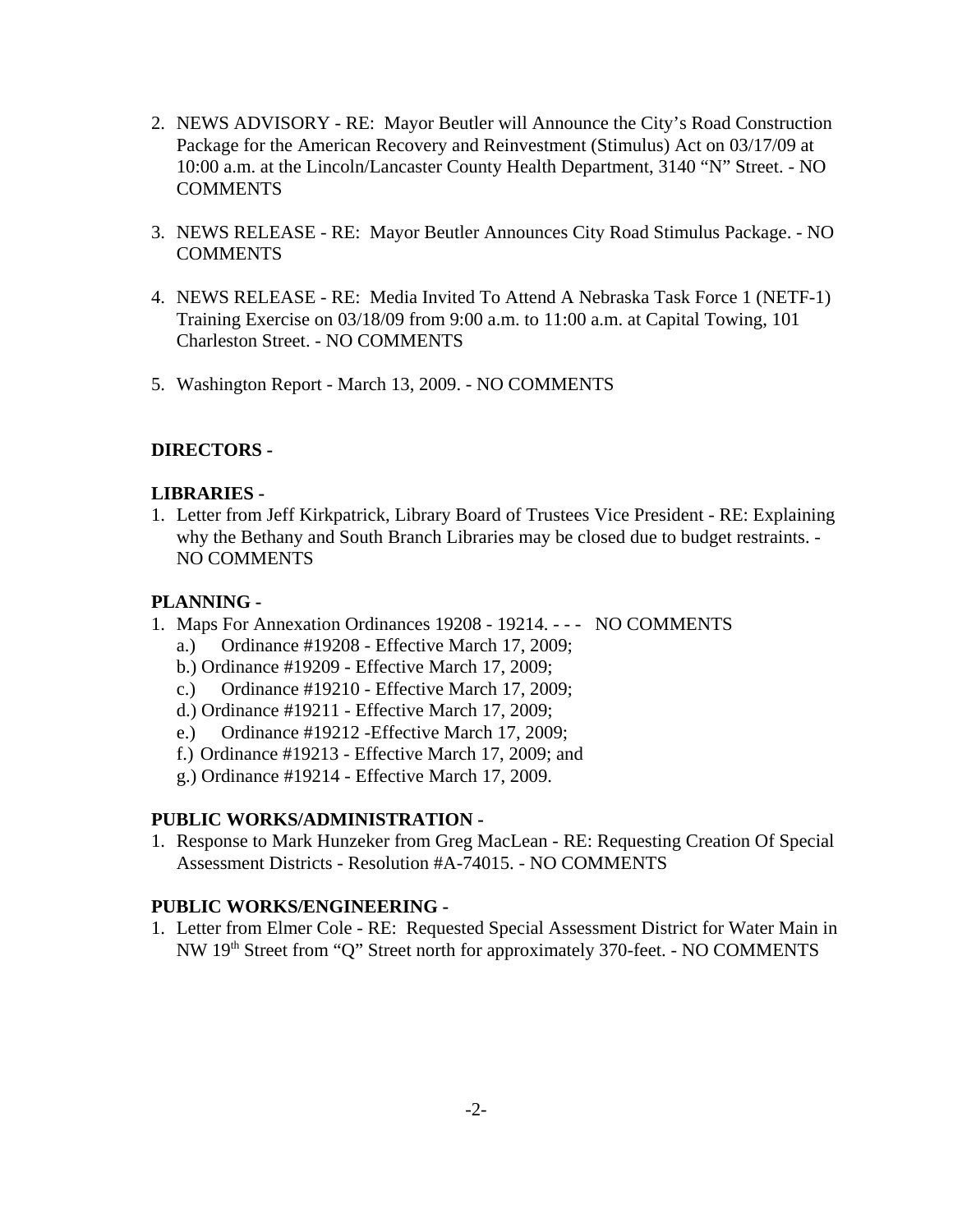# **III. COUNCIL RFI'S & CITIZENS CORRESPONDENCE TO INDIVIDUAL COUNCIL MEMBERS -**

#### **JON CAMP -** Absent

#### **JONATHAN COOK -** Absent

- 1. Letter from June Perry Levine RE: Vote to keep the South Street Branch Library open. Consider other suggestions for saving money and not closing. - NO **COMMENTS**
- 2. Letter from Laura J. Bettey RE: When moving to Lincoln delighted to have the South Street Branch Library in close proximity. Do not close as it would be a shame for the neighborhood to lose this resource. - NO COMMENTS

#### **DOUG EMERY -** No Comments

#### **ROBIN ESCHLIMAN -** Absent

- 1. Letter from Nola Mayhew, resident at the Cotner Center and 81 years old RE: Who enjoys walking to the Bethany Library for services. Do not close completely, possibly have open part-time. - NO COMMENTS
- 2. Article from Governing Magazine "Shedding Assets"- As the severe national recession takes its toll, states may put up 'for sale' signs on premium items. - NO COMMENTS

**DAN MARVIN -** No Comments

**JOHN SPATZ -** No Comments

**KEN SVOBODA -** No Comments

#### **IV. CORRESPONDENCE FROM CITIZENS TO COUNCIL -**

- 1. E-Mail from Jane Vander Broek RE: Please keep funding available for the Lincoln Arts Council, and in particular the Lincoln Municipal Band. - NO COMMENTS
- 2. E-Mail from Larry Schwartz RE: Salt brine was not needed on Lincoln public streets March  $12<sup>th</sup>$  &  $13<sup>th</sup>$ . - NO COMMENTS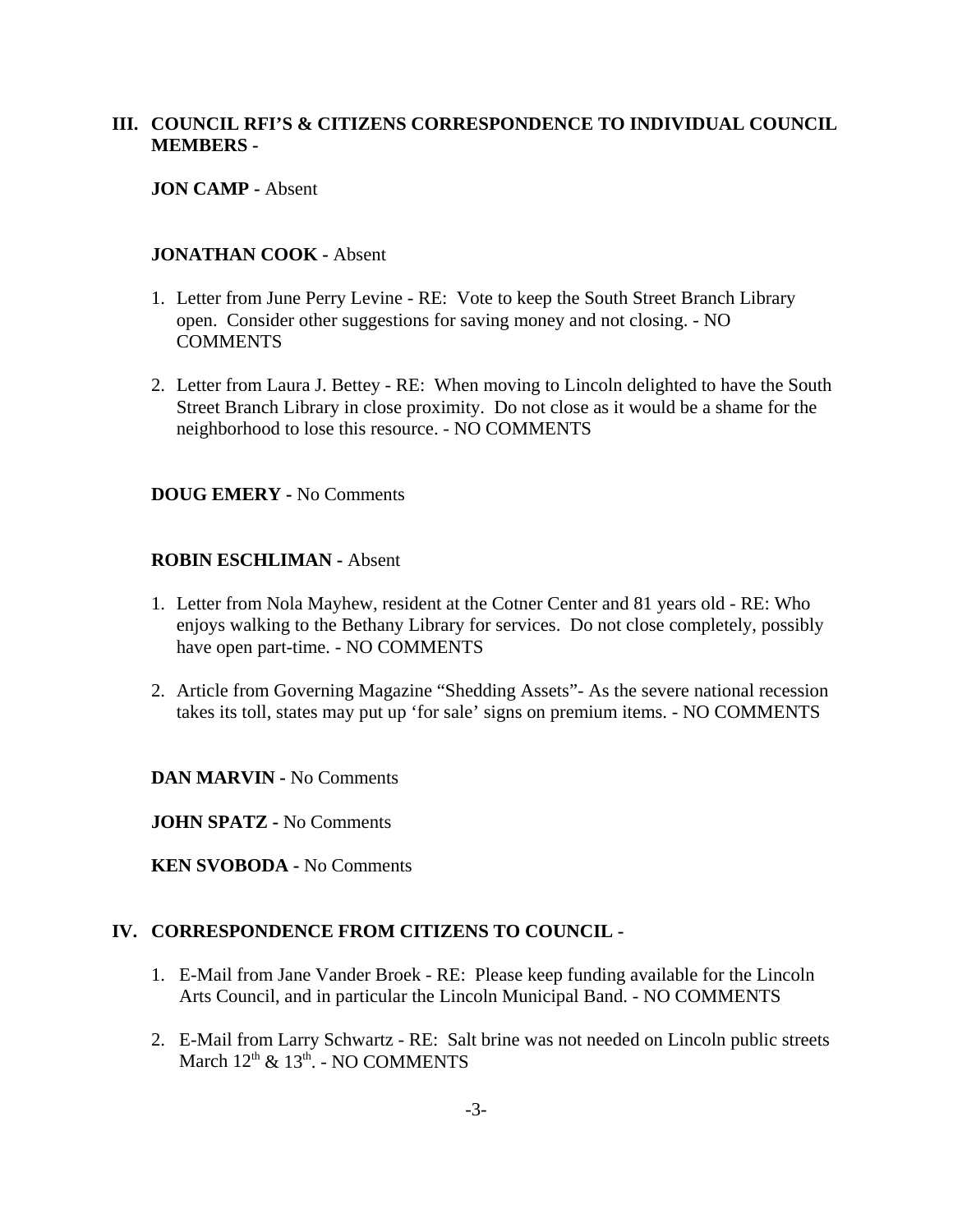- 3. E-Mail from Rhonda Lange RE: Concerns on bully dog breeds and would appreciate feedback on the current laws and any plans for further ordinances. - NO COMMENTS
- 4. E-Mail from Julia McQuillan RE: Do find a way to keep the South Lincoln Public Library and the Irvingdale Pool open. Keeping open is a great short and long term crime prevention strategy providing options for youth. - NO COMMENTS
- 5. E-Mail from Nicole Effle RE: Please vote to save the South Branch and Bethany Libraries. Both are vital pieces of the community. - NO COMMENTS
- 6. E-Mail from Howard & Mavis Olson RE: Asking for continued financial support for the Lincoln Municipal Band. The loss of concerts would affect hundreds of citizens. - NO COMMENTS
- 7. Letter from Mel Bancroft RE: Thank you for the open-mindedness of a challenging decision to vote for the Early Child Development Center on South 29<sup>th</sup> Street. - NO **COMMENTS**
- 8. E-Mail from Aldie Johnson RE: Do not cut funding to the City's fine art programs such as neighborhood libraries and the Lincoln Municipal Band. - NO COMMENTS
- 9. E-Mail from Mary Moyer RE: Do not close the Bethany Library. Mickle Middle School students, including my granddaughter, are able to walk to this library and do so. - NO COMMENTS
- 10. Letter from Leland & Kay Hiatt RE: Continue to support the Lincoln Arts Council who provide Band Concerts during the summer. A very positive approach to entertainment for people who cannot afford the high prices of the Lied Center entertainment. - NO COMMENTS
- 11. E-Mail from Laura Wagner RE: Consider all options before going the drastic route of closing any library branches. Have enjoyed using the Bethany Library since 1988. - NO COMMENTS
- 12. E-Mail from Marcella Shortt RE: Continue to fund the Lincoln Arts Council which assists the Lincoln Municipal Band concerts. - NO COMMENTS
- 13. Letter from Don & Betty Eacker RE: Do not close the Bethany Library. Live approximately one and one-half blocks away and use the library services often. Also, the library delivers books to people who cannot leave the Cotner Center condos. - NO COMMENTS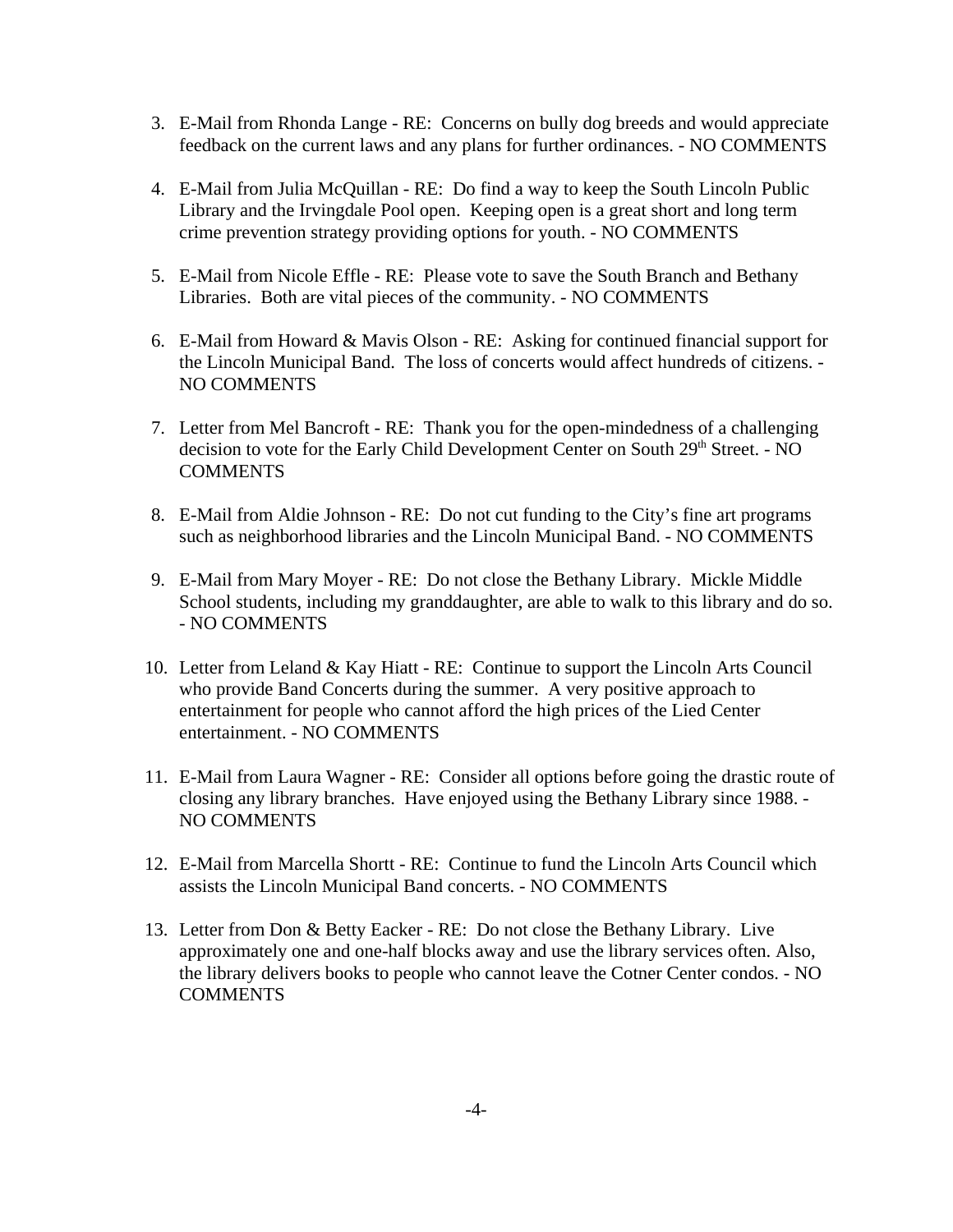- 14. Letter from Bernice M. Boilesen RE: Do not close the Bethany and South Street Branch Libraries. Live in the Cotner Center and appreciate the convenience of a short distance to the Bethany Library, who also brings large print books to our facility. The Bethany Library has been serving Lincoln since the 1950's. - NO COMMENTS
- 15. E-Mail from Lucy Boden RE: Do not close the Bethany Library. Think of the families surrounding the area. - NO COMMENTS

# **ADDENDUM - (For March 23rd)**

# **I. CITY CLERK -** None

# **II. CORRESPONDENCE FROM THE MAYOR & DIRECTORS TO COUNCIL** -

# **MAYOR -**

- 1. NEWS ADVISORY RE: Mayor Beutler's Public Schedule Week of March 21 through March 27, 2009 - Schedule subject to change. - NO COMMENTS
- 2. NEWS RELEASE RE: Separation of Grass and Leaves Begins Last Week In March. NO COMMENTS

# **DIRECTORS -**

# **ANIMAL CONTROL -**

1. Response E-Mail from Robert Westfall to Rhonda Lange - RE: Bully breeds. (Response to Rhonda Lange e-mail listed on the Directors Agenda of 03/23/09 under "IV. Correspondence From Citizens - #3). - NO COMMENTS

# **LIBRARY -**

1. NEWS RELEASE - RE: Firefighters Visit Libraries. - NO COMMENTS

# **III. COUNCIL RFI'S & CITIZENS CORRESPONDENCE TO INDIVIDUAL COUNCIL MEMBERS -** None

#### **IV. CORRESPONDENCE FROM CITIZENS TO COUNCIL -** None [End of Addendum]

**V. MEETING ADJOURNED - Approximately at 11:35 a.m.** 

dm032309/tjg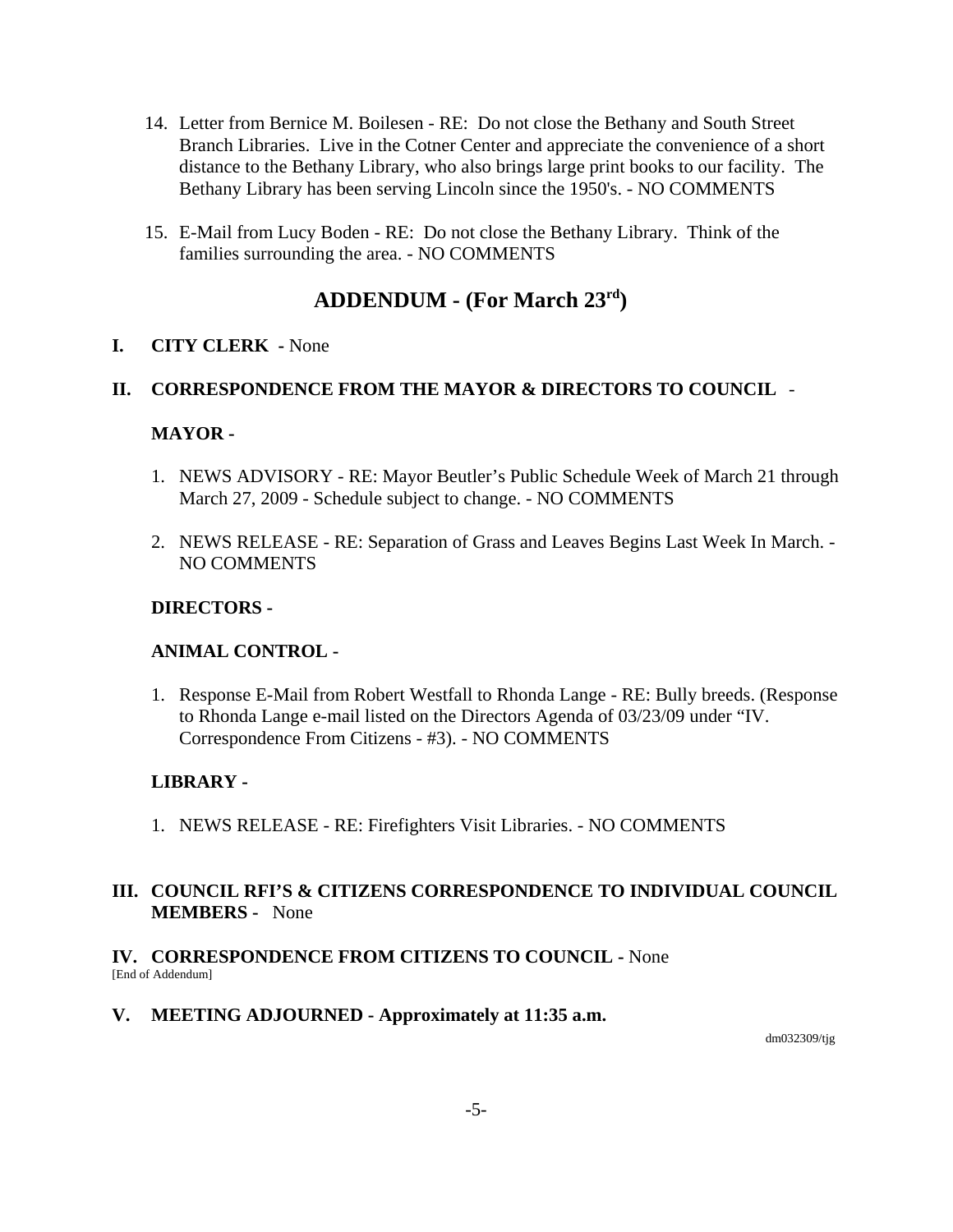Shared ~>



KOMARILE

 $5.0474)$ 

Directors Mt

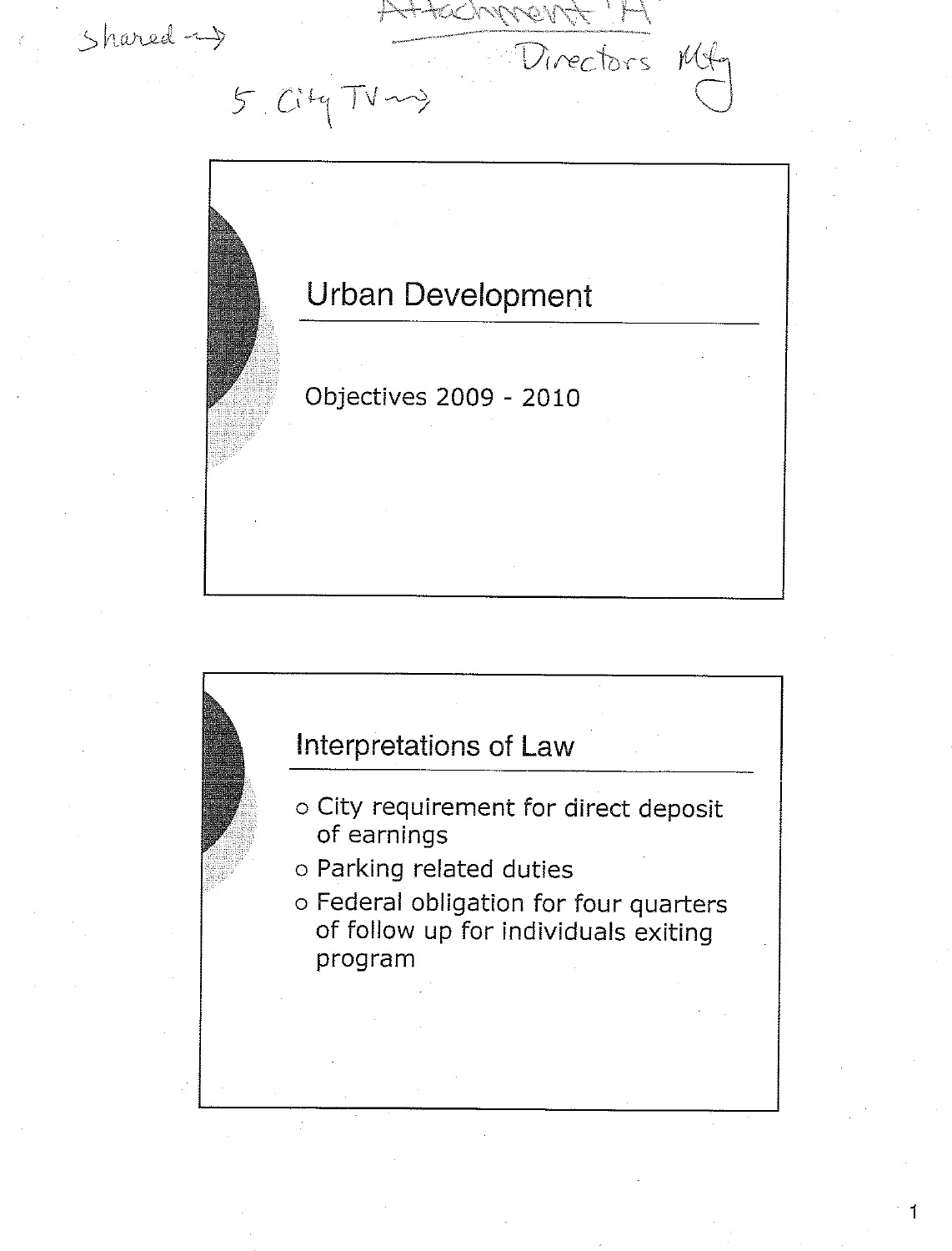

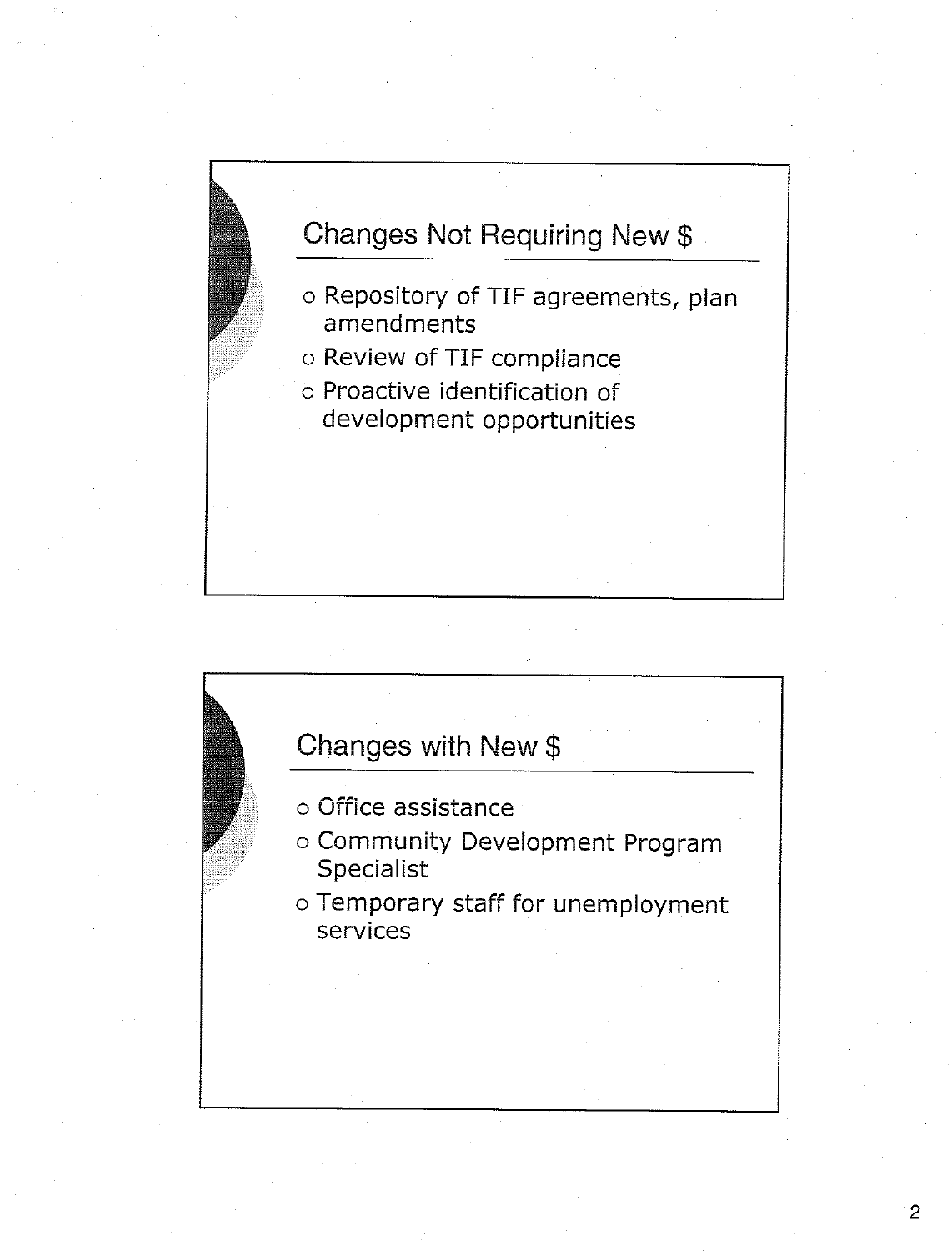

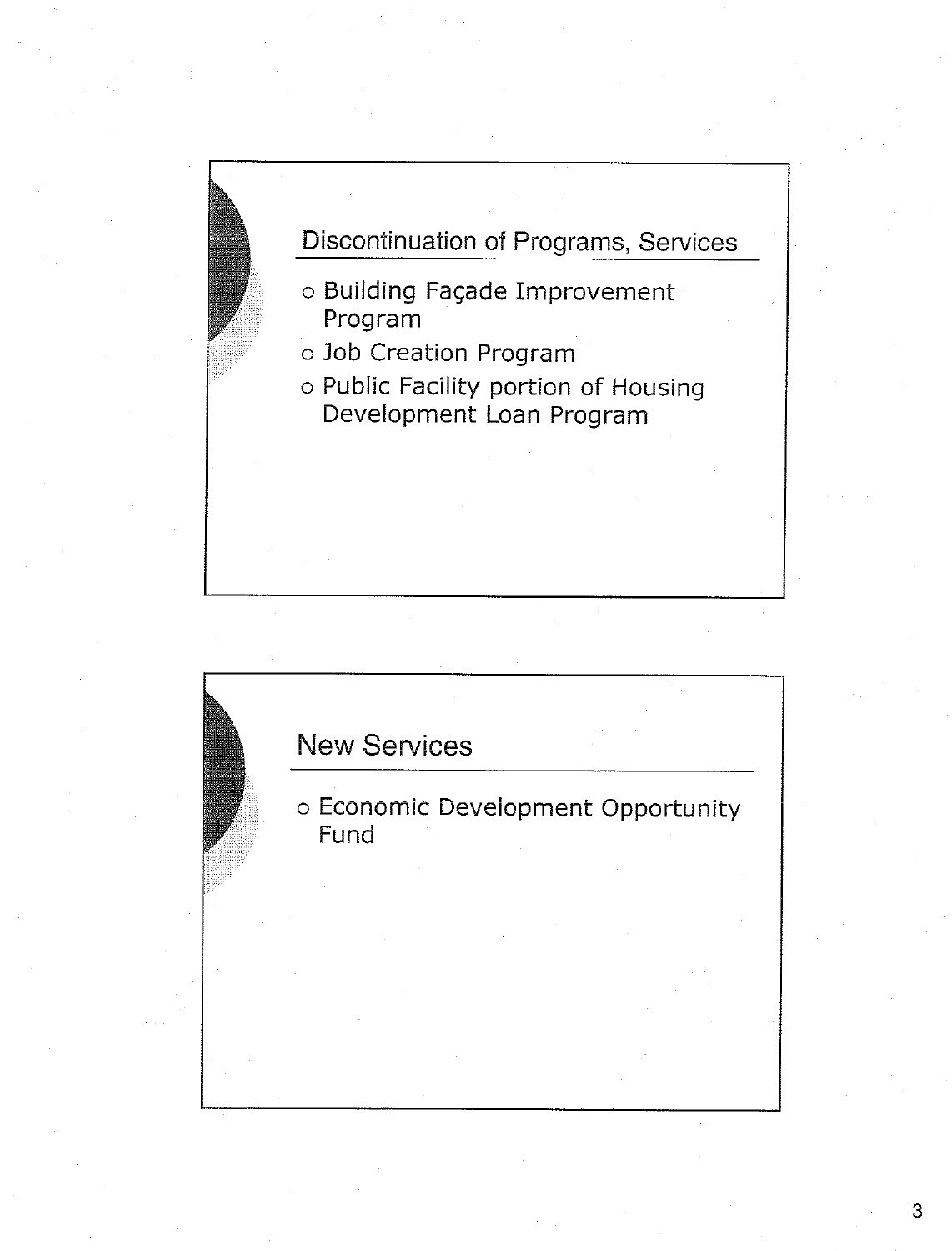# **Exploring Best Management** Practices

- o Interaction with One Stops
- o Service on Midwest Innovation Initiative
- o Use of Carl Walker
- o Attendance at National Parking Conference
- o HUD training in Omaha and Kansas City